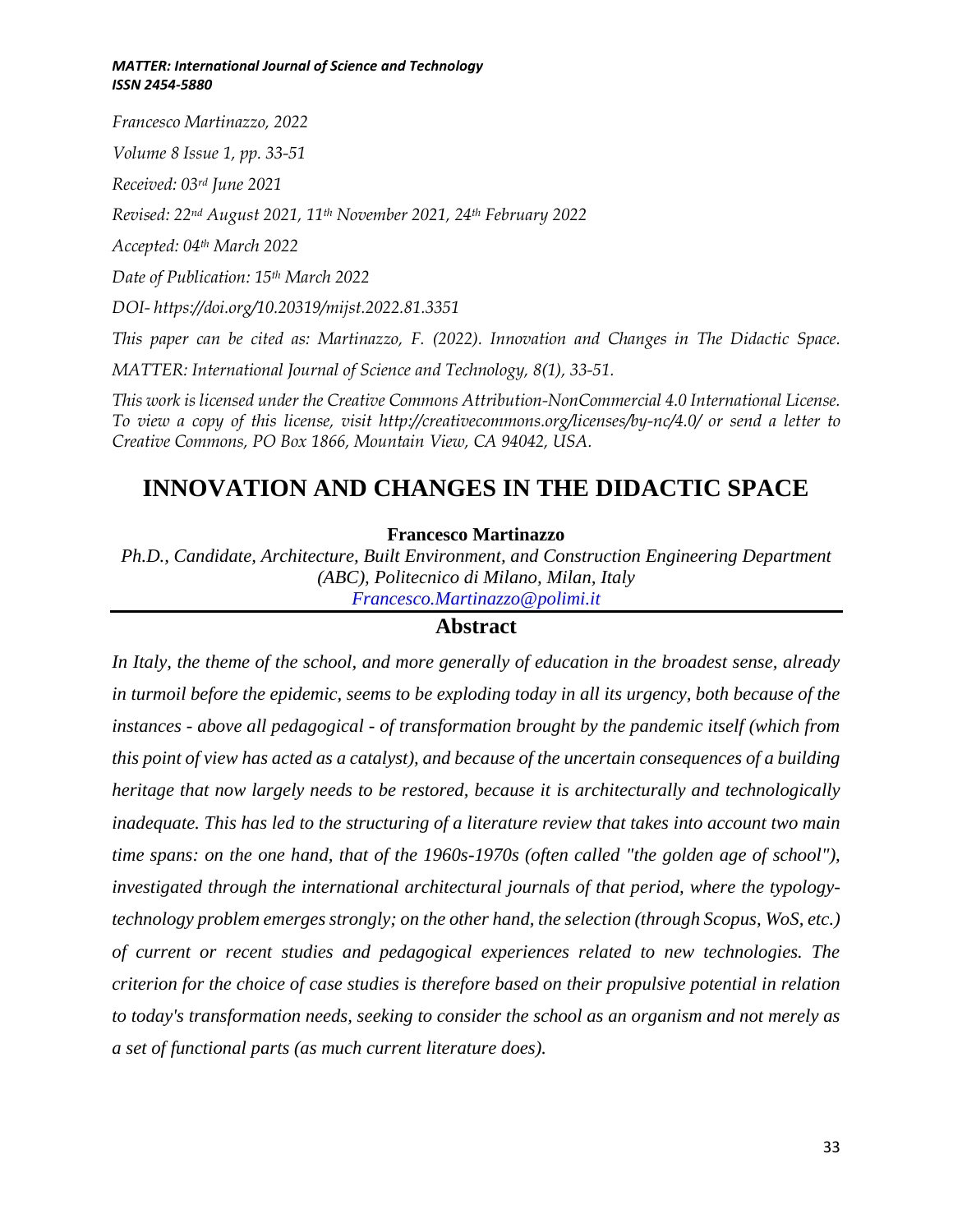### **Keywords**

School Buildings, Learning Environments, Teaching Practices, Educational Technologies, Third Teacher

## **1. Introduction**

It may be useful, in my opinion, to make a preliminary excursus on the current situation utilizing two diagrams that I have personally elaborated, starting from two diagrams that appeared in April 1968 in the American magazine "Progressive Architecture", updated. These diagrams try to give a big picture of the most debated problems, highlighting the questions to which the research tries to give answers. The first figure (fig.1) shows, in the central stamp, the data of the Italian school heritage to date, with the constellation of themes that revolve around it.

The problems facing schools are both pedagogical, with the persistence of frontal teaching in an almost totalized manner; and technological, with the inadequacy of the installations and the insecurity of the load-bearing structures (especially prefabricated ones); and spatial, with most schools still organized according to the old classroom-corridor alliance (Benade, 2020). The average age of Italian schools is 52 years.

The demographic projections for 2030 are also relevant for school buildings, especially as regards long-term planning. The low birth rate would lead to a decrease of about one million students by that date (Ansa, 2020), with a consequent surplus of classrooms and square meters, with a reduced need for professors and staff, which would also potentially lead economically to savings of around 2 billion  $\epsilon$  a year (Fondazione, 2020).

This unfortunate degrowth should be understood not so much as a chance to "save" public money but as a chance to reorganize schools and provide them with all the facilities currently lacking, such as group spaces, individual study spaces, laboratories, informal and relaxing spaces, etc (Dudek, 2000). And it would open up possibilities for the reorganization of the school system in the long term, with the possibility of calibrating and prioritizing essential interventions right from the start. I have also listed in the top right-hand corner some questions that arise from reading this picture, with a view to a reorganization that cannot be a one-off but needs a clear and courageous future vision. But these are questions that we will analyze in more detail in a moment.

In the second figure (fig.2) we wanted to give shape to the history of education from its birth until today. If we retrace the fundamental stages of education, we realize how the school, with the D.A.D., seems to be in a kind of degree zero of education.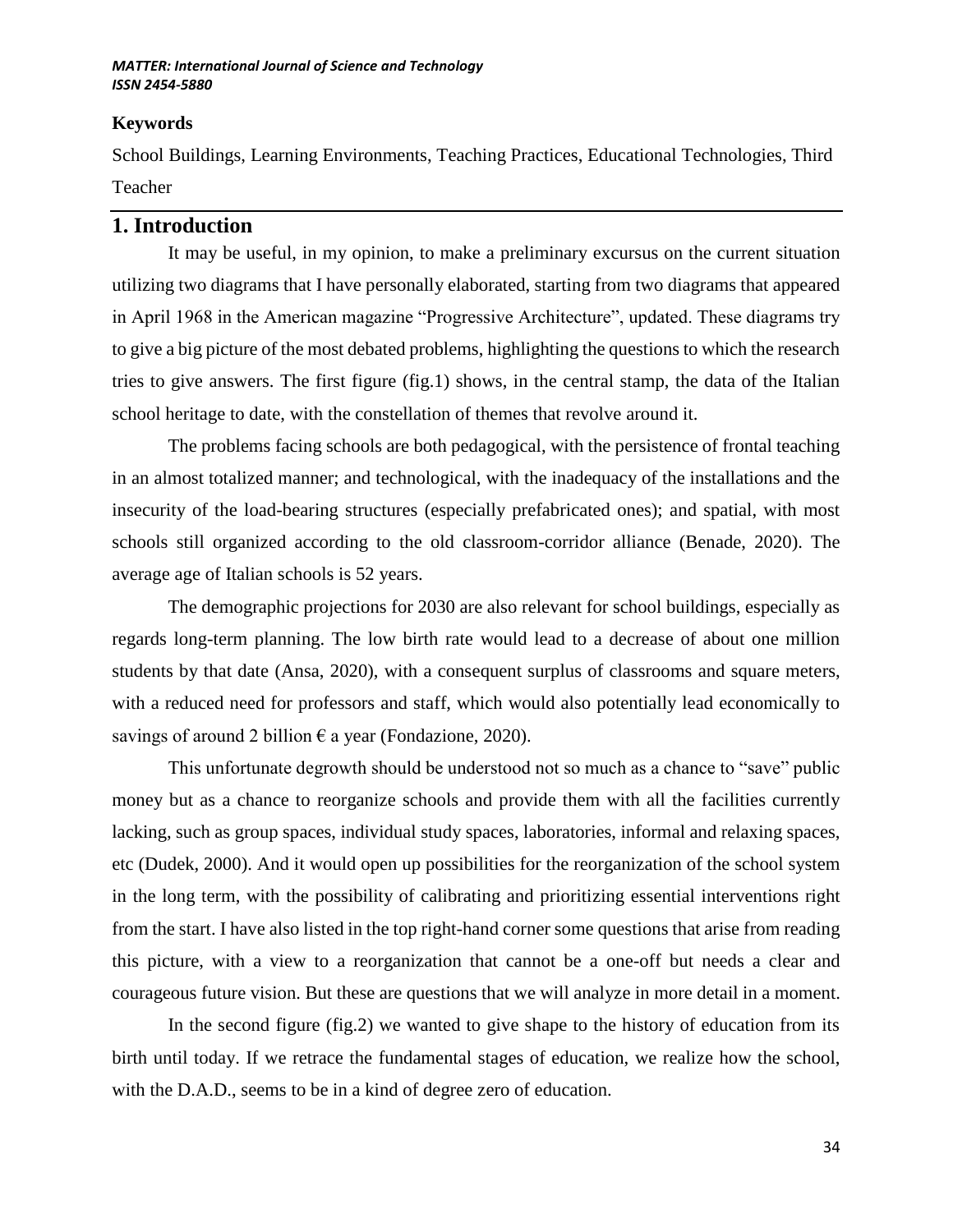From Socrates' one-to-one relationship with his pupils, through all the stages that have characterized the school space, summarised here in slogans, we now find ourselves in a situation similar to the first, but in which even the teacher disappears from the physical space, to appear on the screen of a technological device. In a Borgesian twist, we would like to take this scenario to its extreme consequences, imagining a dystopian picture in which students and teachers experience a common space, but without bodies, virtual, made up of vector surfaces crossed without moving a foot, of faithful avatars who take the place of limbs (the students) sitting comfortably in a chair with a 3D visor. And it is enough to think of Zuckerberg's dangerous motto "future is private", or of the spread of streaming platforms such as Twitch, to realize how this hypothesis is not too far off. So, if Nietzsche's words are true: "All culture in our universities passes from the mouth to the ear" (Nietzsche, 1872), it is also true that a large part of a student's education passes through the school space as an educational environment (O'Donnell et al., 2010), both in terms of the social relations it brings with it, and in terms of the intrinsic capacity of space to encourage or hinder well-being, which is a prerequisite for all learning. A civil conscience can only develop through confrontation and reciprocal relations, something that even the appeals of contemporary media debate sometimes seem to forget.

The aim of this research is therefore to find stimulating ideas for the future reorganization of schools in the architectural field, to avoid "breeding useful employees and ensuring their unconditional surrender" (Nietzsche, 1872).



**Figure 1:** *Personal Elaboration of The Current Situation of The Italian School Heritage (Source: Anagrafe Edilizia Scolastica, MIUR)*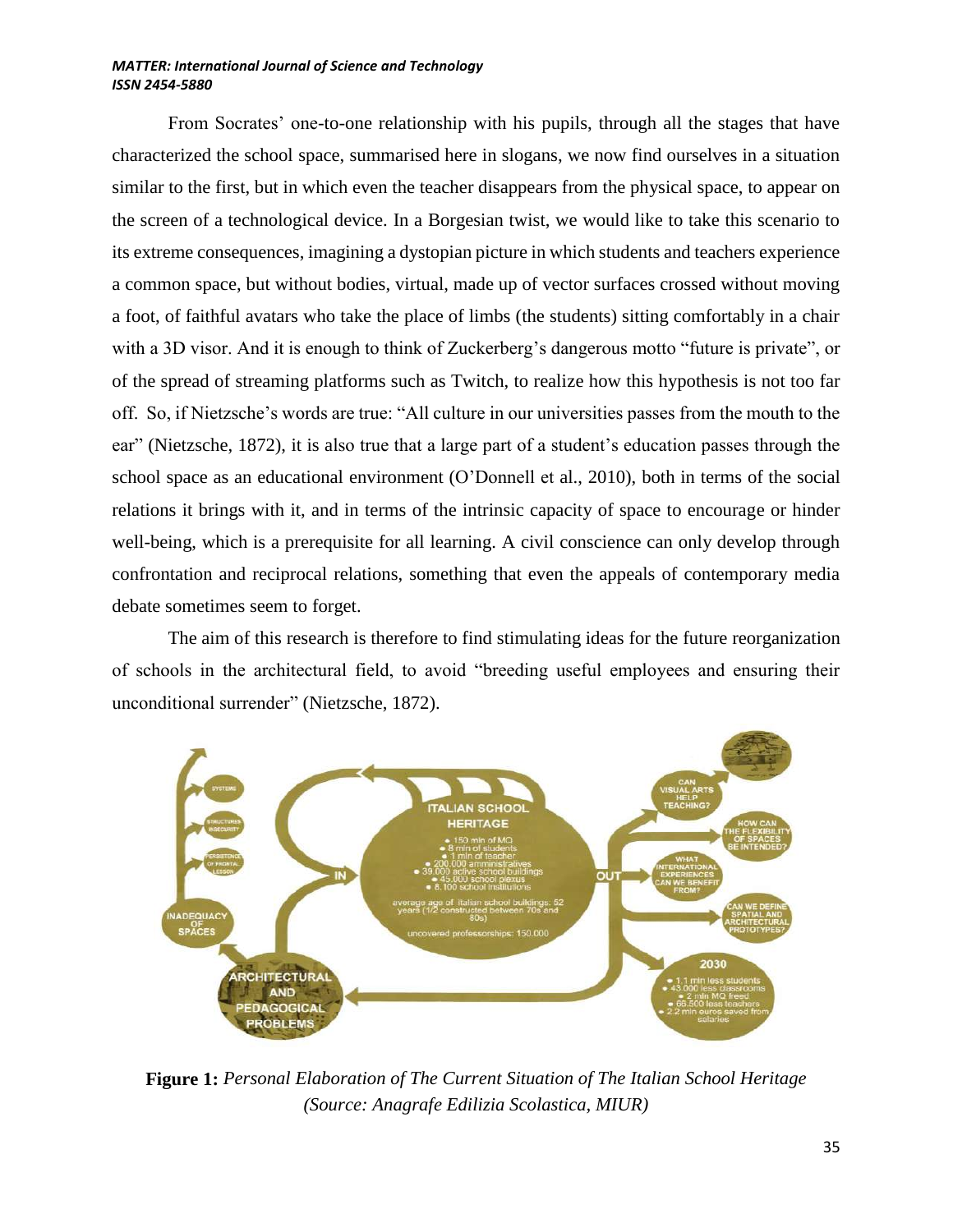

**Figure 2:** *Re-Elaboration of A Diagram That Appeared in The US Magazine Progressive Architecture in April 1968 (Source: Personal Elaboration)*

## **2. Literature Review**

Hence the research has identified two-time spans to be studied bibliographically: the current one and the one from the 60s and 70s. If the first one is obviously useful to understand the tendencies underway today with respect to the conception of school buildings and education in a broad sense, the second, as denounced by eminent historians such as the German Tom Holert, in his book "Politics of Learning, Politics of space. Architecture and the education shock of the 1960s and 1970s", is very important because it is the era in which most of the schools active today were built (due to mass education) and because many of the issues on the agenda today, such as open space, saw the light for the first time.

### **2.1. Digital Transformation of Schools: Only Formal or Radical?**

*The sooner we realize that school will be completely different in the future the better, and the sooner we dare to take big steps the better. [...] Very often I think that computers are used as if the kid is programmed by the machine. The computer programs the kid to give him the right answer on the multiplication tables and everything. For 30 years I've been trying to reverse*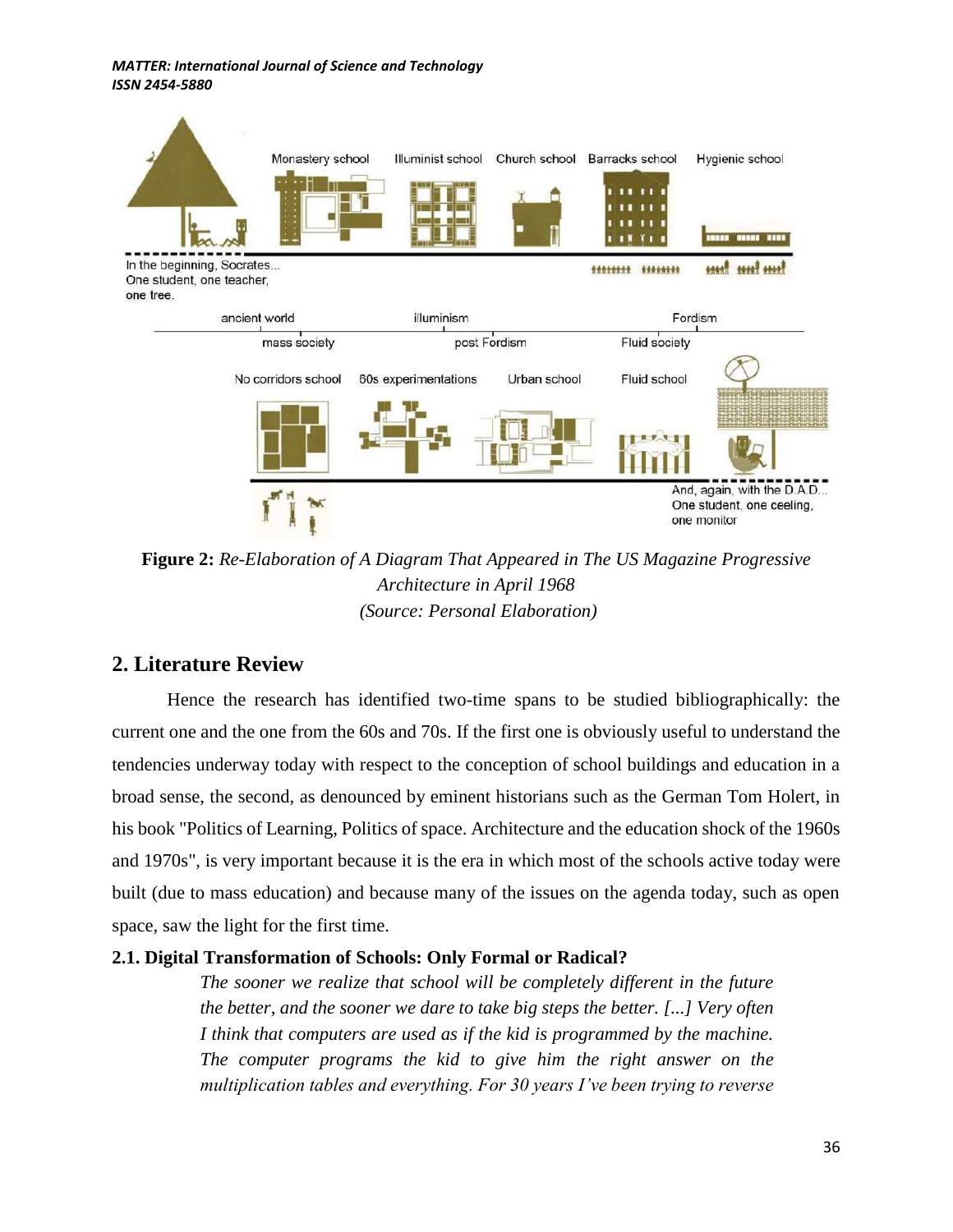*this process: it should be the kid programming the computer, and by programming the computer the kid learns through teaching and action.*

(Papert S., la Repubblica, Roma, 14 settembre 1998)

The public debate on schools today seems to be polarised by two opposing positions: on the one hand, supporters of digital innovation see the use of technology as the only possible future for schools. On the other hand, conservatives who see technological innovation as a threat to learning, reject it in the name of the 'good old days. "The question is not to choose between the two or to find a mediation, but to take a step back and put digital 'on the table' (the metaphor refers to Masschelein and Simons (2013, pp. 39-41): the authors describe the core of the scholastic as the act of «putting something on the table», it is to say to make some content public and questionable) to understand how technology affects the school experience, in what ways it can be used and how it affects spatial aspects" ( Gobbi & Rovea, 2021).

During the pandemic, the school, made of thresholds, places, and passages, was replaced by a single online space, all open and dematerialized, where the experience of moving through something unknown is denied because everything is immediately visible to the observer (Derboven et. al., 2017). However, despite the substantial change brought about by the closure of schools, teaching from home has been largely delegated to the old logic of passive consumption of information and knowledge (Australian Academy of Science, 2020), rather than the elaboration of new ideas and solutions to real problems (Sahlberg, 2020). Even the space issues that came out of the summer debate did not find continuity because everything was then moved to D.A.D. with the arrival of the 'second wave'.

For some years now, the use of new technologies has led to the paradigms of 2.0-3.0 (and soon 4.0) schools, in which the participatory and empowering instances of students seem to be delegated entirely to the interaction with the technological object as if the educational content were guarded and disseminated by the device, or as if the experience of space were reduced to wandering through the open-space 'fluids' of the new schools, always looking at the screen (Pezzetti, 2020),. The pandemic is an opportunity to rethink certain obsolete principles that define the current school system, but this possibility must be based on clear and critical principles, not on the rhetoric of the "new positivism" (Hilli, 2020), For this reason, the contribution of the late Seymour Papert, mathematician, and pedagogue, first collaborator of Piaget, then pioneer of artificial intelligence and educational technologies, seems fundamental. He was also a collaborator of Reggio Children (Edwards et al., 2011), has dedicated his life to forms of learning that make it possible to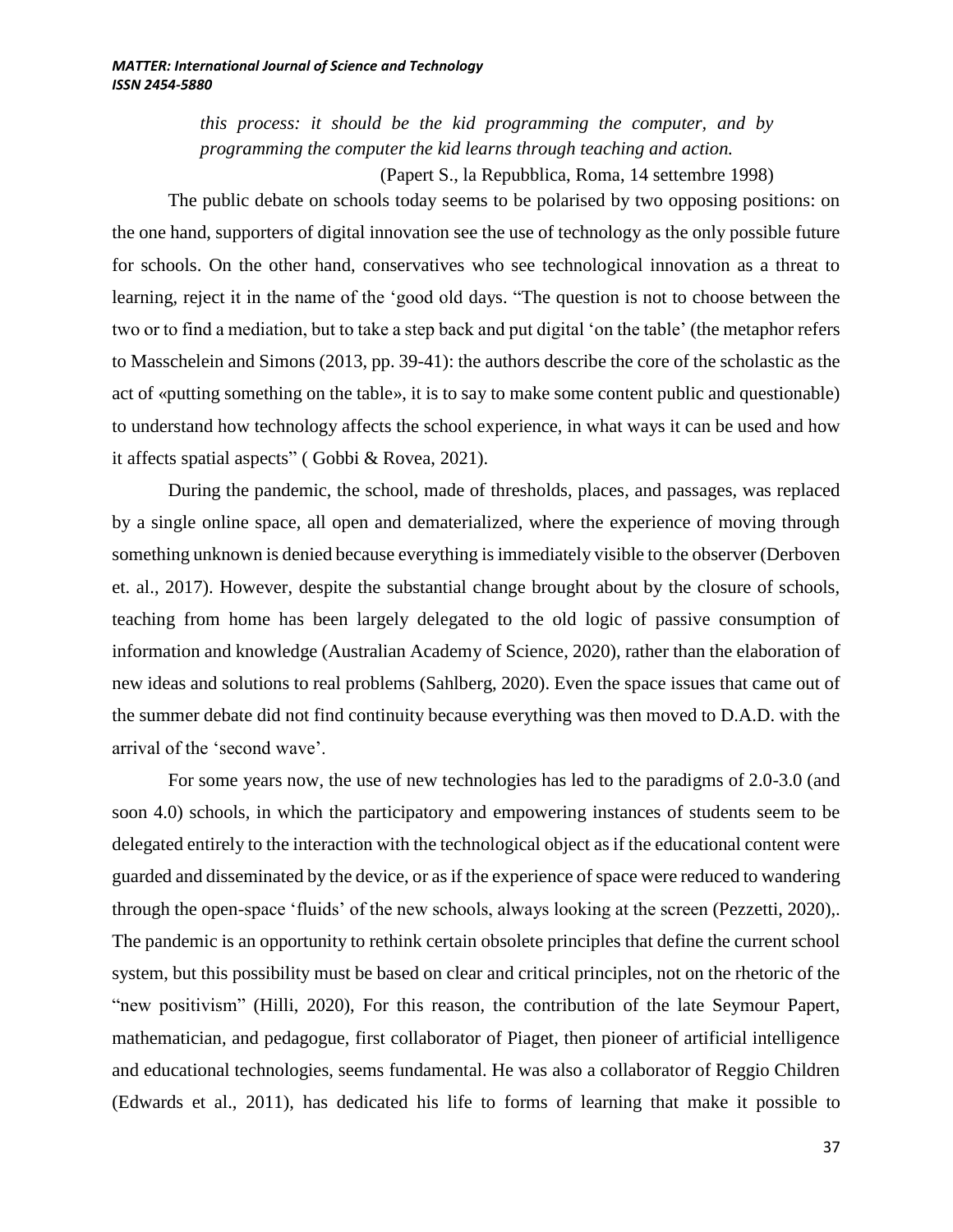manipulate the digital to suit educational needs. To rethink a school as a place where students create new worlds as a result of learning. For this reason, the contribution (already experimented with in Reggio Children and other educational ateliers) that video art can make to the didactics and architectural design of schools also seems important. Think of the school as a working tool, a place in which to organize knowledge spatially and return it through digital narrative paths. The work of artists such as Studio Azzurro in the field of installation and didactics also comes to mind as a means of bending the digital to meet pedagogical needs.

#### **2.2. The Debate of the 1960s-1970s Through Architecture Magazines**

In number 27 (May 1973) of the four-monthly review Op.cit. (directed by Renato de Fusco), entirely dedicated to the aspects of cultural reduction, stands out on page 30 a short article by Gillo Dorfles entitled "Reduction to object, reduction to project". Dorfles emphasizes what he sees as a new dichotomy in the architectural culture of those years, in which two contrasting attitudes contrasted: that of constructing undifferentiated buildings, almost without a project, and that of developing projects without any pretense of realization or objectivization.

> *What, on the other hand, seems to me to be entirely peculiar to our time (and perhaps to the period from the 1960s onwards) is a twofold reductive phenomenon, - which can in part also be linked to a sort of "stylistic epoch" - but which more properly can be understood as pointing in two synchronous and opposite directions: reduction to an object, and reduction to a project. Two reductive types that lead - and this is the point that seems most important to me - to the occurrence of "objects without a project" and "projects without an object"; or rather that lead to the preconception of the existence of two types of operations.*

(Dorfles G., *Riduzione ad oggetto, riduzione a progetto*, in "Op.Cit.", n. 27, Napoli, 1973)

If the second current is still clearly identifiable in the suburbs of our cities, which in the years following the war acted first as a trigger, then as the Far West of the economic boom, with openly speculative interventions lacking in spatial quality. In a certain sense, contemporary architecture is a child of the former, not only because of the increasing preponderance of graphic and communicative aspects instead of constructive ones but also because of a sort of inscrutability that makes it, even when built, increasingly distant from the context in which it is located.

So, on the one hand, there is the "meta-project", experimental and with infinite possible variations; on the other hand, there is the realized project, rarely provided with technologicaltypological qualities (if we consider the large scale), even if there is no lack of excellent examples.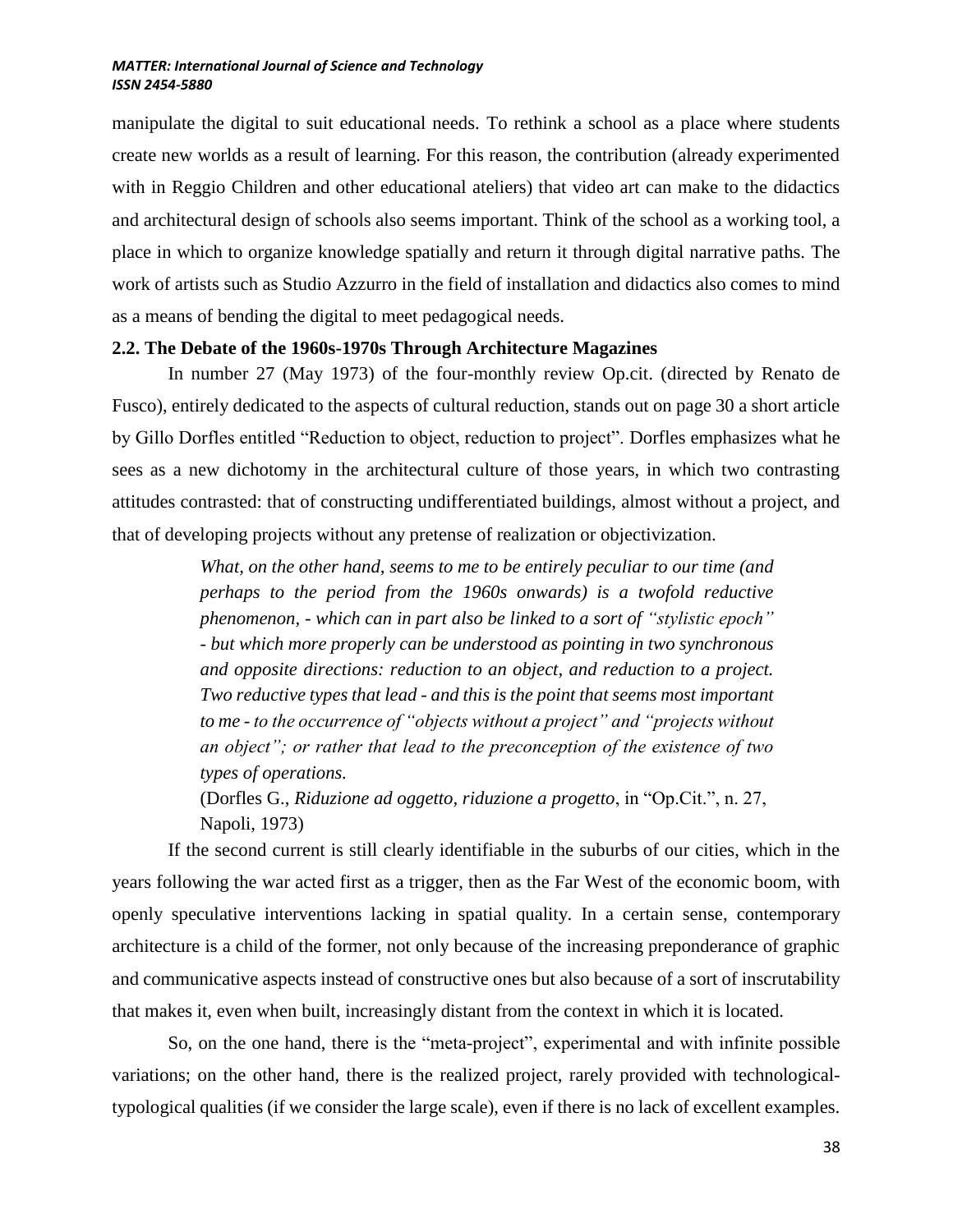In fact, in the sixties and seventies, journals were published which, sometimes even from university desks, launched provocations at an increasingly standardized professional world. These magazines tried to challenge the repetitive nature of ordinary buildings with their visions and projects, sometimes idealistic but highly critical and speculative designs.

However, among the contradictions of those years, to become aware of them, it is enough to open certain magazines and take part in the indirect dialogue, often within the same page, between articles or illustrations of "rupture" and winking building advertisements. However, as I was saying, it was in those years - and inherent in the disconnect between reality and theory, between elite and mass culture - that increasingly original and advanced research and theories were developed, not only on the urban fact and on the relationship with history, but also the school system, and above all on the spaces of education, which, perhaps because of the quality of the efforts produced, did not find repercussions (except in a few happy examples) either in construction, or in the regulatory technique, or the common consciousness and knowledge.

Thus, scrolling through the pages of those magazines, one comes across projects based on the same themes that are now the focus of attention, now proposed as new and innovative because they are unaware of that glorious season of experimentation.

The majority of school buildings in Italy, as Leschiutta denounced as early as the 1970s, are now new and innovative (Leschiutta, 1970), are linked to a stereotyped image that is linked to the institution's more traditional formulas. But since the physical environment, and therefore the architecture, can itself constitute a stimulus, not only through its functional but also its formal characteristics, it is necessary for the school building to acquire the possibility of transmitting "messages" such as to contribute decisively to the renewal of the school system.

It is then that we realize that, now as in the 1960s and 1970s (which is also the period in which most Italian schools saw the light of day), there is an urgent need to regain a figurative capacity, as opposed to the reductionist aridity that has given rise to the functionalism of our schools, almost all of which are conceived as mere assemblies of parts rather than as an organism.

Already in the 1947 issue 220 of Domus magazine, then directed by Ernesto Nathan Rogers, and dedicated to "educative architecture", the school device was conceived as a picklock for the re-structuring of the future country. And in the article by the pedagogue Ernesto Codignola, revolutionary impulses were unleashed, anticipating many contemporary theories.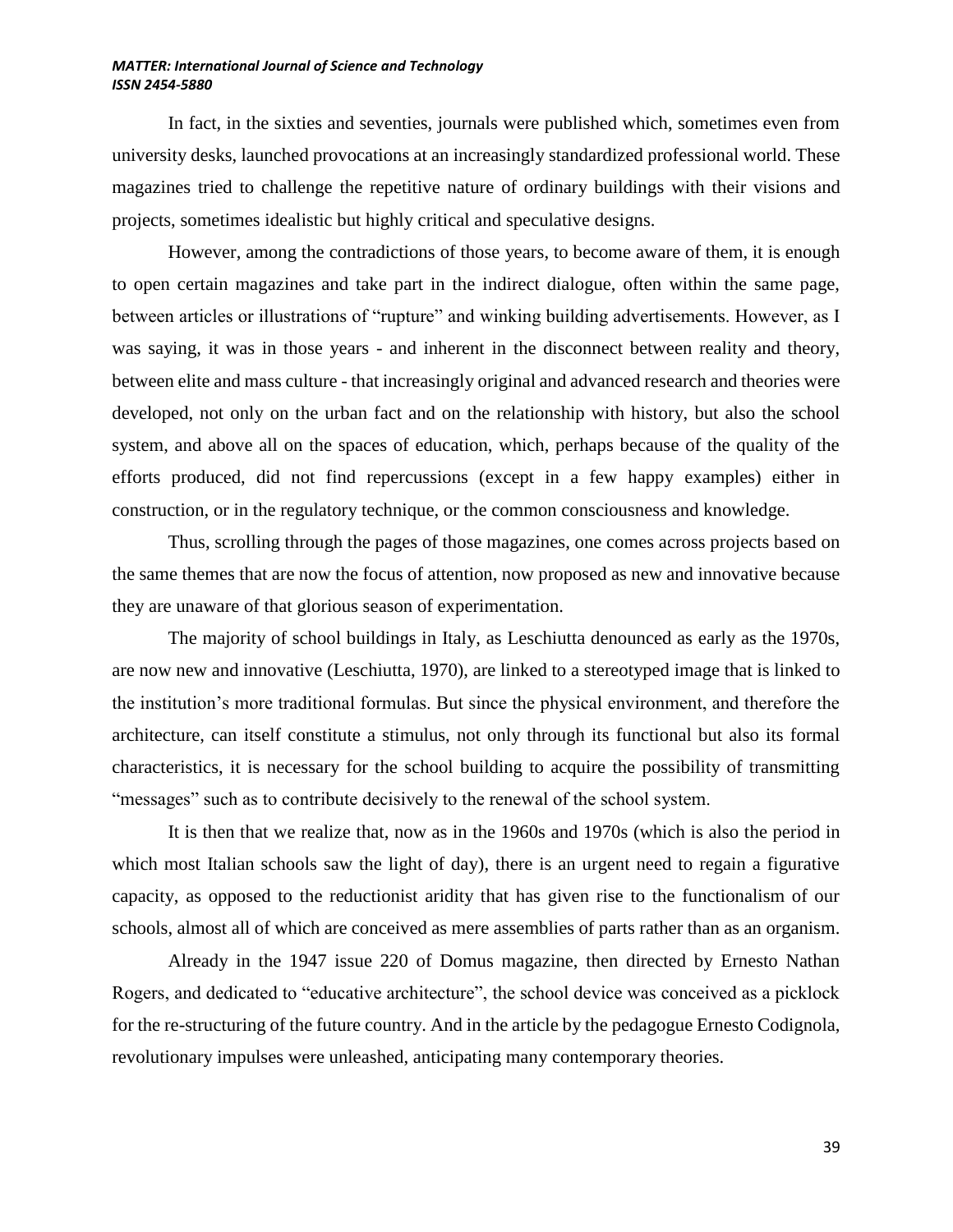*It is necessary to start the revolution from the outside. Erase even the traces of passivity, abolish the desks, the chairs, the teaching aids, the textbooks, testimonies of pretentious mediocrity. [...] The school claims to educate to freedom and individual initiative through mechanism and slavery.*  (Codignola E., *Scuola, palestra di vita*, in "Domus", n.220, Milano, 1947)

With these words, Codignola proposes and exalts active and empowering teaching methods, in which terms such as 'freedom' and 'self-government' become key to the transformation of the school from 'prison' to 'community'. In the same way, the overcoming of passive, frontal teaching to make room for the specialization of the teaching staff and for greater freedom in the active reworking of learning on the part of the students is the cornerstone of the most stimulating and daring part of the international debate of the 1960s-1970s. One example of this is the American story revolving around the figure of the pedagogue J. Lloyd Trump, who, to cope with a great shortage of teachers, attempted to reorganize the entire national school system around principles of student empowerment, undermining the classroom to make way for differentiated forms of learning, either individual or in groups, and delegating the frontal lesson to seminars with several classes at the same time and teachers specially trained in theory. This avoids the need for a teacher to repeat the same lesson several times to different classes. Moreover, since Trump has delegated the design of meta-schools to lead architects, there are several designs and architectural examples of how such pedagogical ideas can have an effective impact on the quality of spaces.

In short, the school should be understood as an infrastructure of knowledge (Cuyvers et al., 2011), a space that can organize knowledge in places with different characteristics, with the capacity, since architecture is a language, to make meaning. Space is of interest to pedagogy and didactics in that it is not a passive or neutral container but an active object of education (Bøjer, 2020), since it conveys information, discloses meanings, reveals values; and thus, appears as a methodological device expressing the school's educational approach. This relationship with space lies in living, the fundamental characteristic of which is care, custody, and cultivation.

## **3. Research Methods**

The methodology adopted aims at establishing a "bridge", a place of contact and exchange, between humanistic research "upstream" and the project "downstream". If theoretical research consists of a critique that is able to draw the most innovative aspects from the debate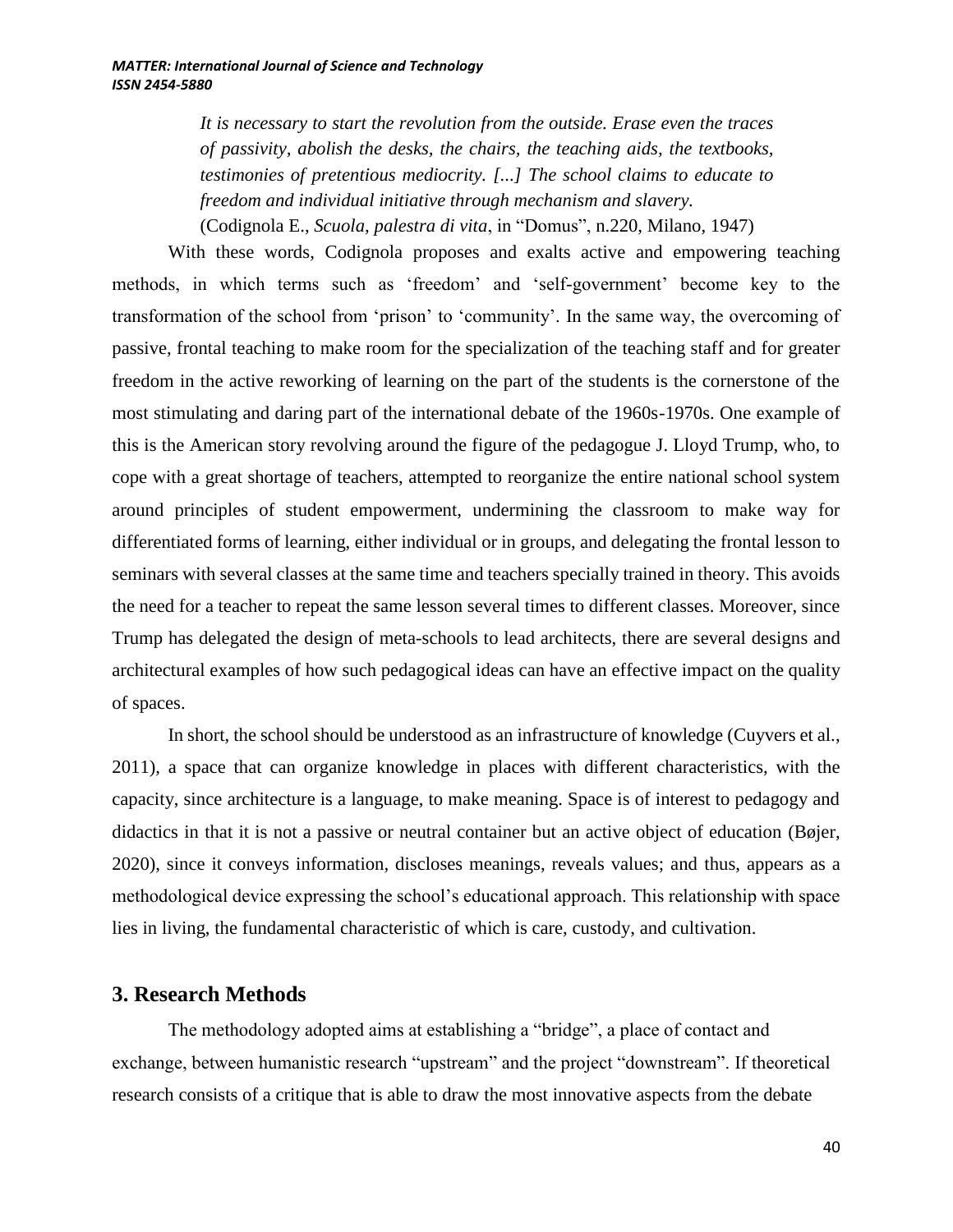through a comparative-evolutionary method, the study of projects also aims to be a critical synthesis, but through the tools of composition (proper to architecture), capable of generating an "autonomous" and "parallel" knowledge with respect to the logos/verbal discourse.

### **3.1. Comparative Analysis**

In the light of what has been said, the research has been developed through the comparative analysis of case studies, obtained from the reconstruction of events and key figures of the sixties and seventies, which, due to the strong emphasis on the technological-typological problem linked to the school debate of those years, it was considered useful to relate to the most significant contemporary research, characterized by the same problems. The criterion for the choice of case studies is therefore based on the propulsive potential that they have concerning today's instances of transformation. The comparison also aims to develop an Atlas of Architectures useful for design today.

To draw up the Atlas, at this stage, the research has concentrated mainly on consulting and cataloging international architectural journals, which are summarised by countries in Fig. 3. This research starts from the beautiful catalog of the traveling exhibition "CLIP, STAMP, FOLD", which reconstructs the editorial events of the architecture magazines of the 1960s-1970s, without however mentioning the schools (Colomina & Buckley, 2010). On the contrary, it presents a very rich list of journals, which can be defined as complete, and from which I started my consultation in the library.

Instead of starting directly from a contextual approach (contexts/case studies), it seemed useful to investigate the relationship between typology and technology in a broader sense. In doing so, four themes emerged from this investigation which we considered fertile and on which we focused our attention:

- Pedagogical Activism and Technological Device
- The School and Prefabrication
- The School as A Civic Centre
- The School-Machine

The four themes belong to a lexicon typical of the 1970s, which has, however, been back in vogue in manuals and government programs for at least ten years. In fact, there is a daily discussion of technology at the service of pedagogy, of opening up schools to the public in extracurricular hours, precisely because of their capillary diffusion within the territory, of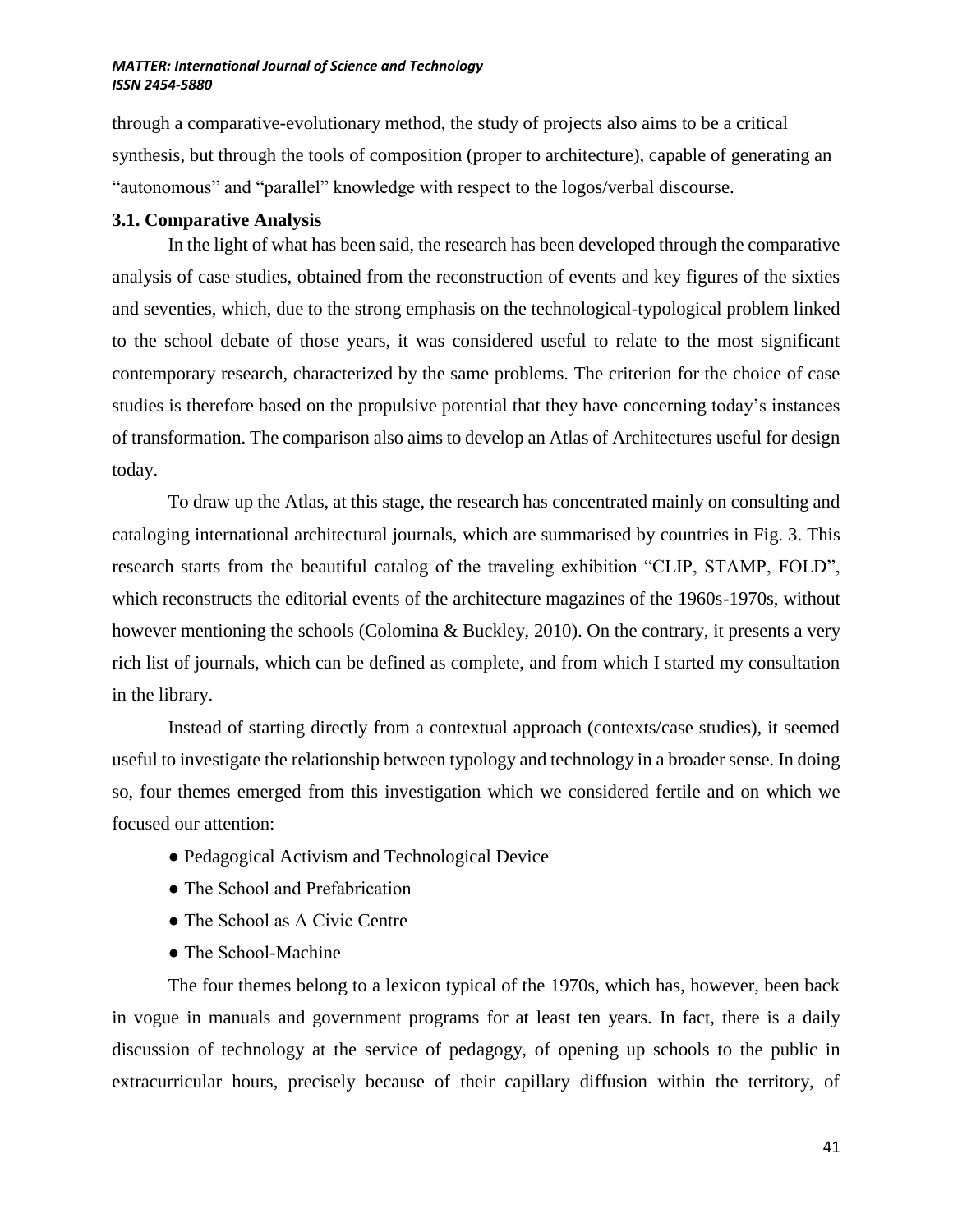prefabrication, or in any case industrialization of the production and management processes of physical structures, and of the school as a flexible condenser (machine) of social activities.

An excerpt from the cataloging of the articles by the four themes is given in Fig. 4, in which they are also distinguished by their theoretical or practical nature. On the other hand, in Fig. 5 we can see graphic restitution of the spatial and topological organization of some of the schools investigated according to the four categories.

Subsequently, from the themes, the protagonists of the debate were then identified and discussed in-depth, an extract of which is given in the presentation, and which I summarise below:

● The Figure of J. Lloyd Trump (USA), Team Teaching, E.F.L.: Experimentation with The First Technological Devices for Teaching and The Typological-Pedagogical Revolution to Cope with The Great Shortage of Teachers.

• The Figure of Denis Clarke-Hall (UK), From Prefabrication to Overcoming It, With Examples from New Brutalism.

● The Figures of Oriol Bohigas, Joseph Maria Martorell, And Their Studio MBM Arquitectes (Spain), For the Civic Concept of The School Building and The Figurative Emphasis on Places of Sociability.

• The Revolution in University Teaching in France, The Pedagogical Units, And the Work of the "Pedagogical Antennae" On the Ground, With the Design of Numerous Schools.

• The Eclectic Figure of Melvin Charney And the Slum Schools Etc.

| <b>USA</b>                                    | <b>SPAIN</b>                                                     | <b>SWITZERLAND</b>               | <b>ITALY</b>                                   |
|-----------------------------------------------|------------------------------------------------------------------|----------------------------------|------------------------------------------------|
| · Architectural Forum<br>$(1959 - 1974)$      | · Cuadernos de architectura<br>$(1959 - 1970)$                   | • Archithese (1972-1975)         | • Marcatrè (1963-1970)                         |
|                                               |                                                                  | • Werk-Archithese (1977-1979)    | · Casabella Continuità                         |
| • Progressive Architecture<br>$(1960 - 1979)$ | • Cuadernos de architectura y<br>urbanismo (1971-1980)           |                                  | $(1953 - 1979)$                                |
|                                               |                                                                  | <b>HOLLAND</b>                   | • Op.Cit. (1964-1979)                          |
| • Perspecta (1960-1975)                       | · Cuadernos de architectura,                                     |                                  |                                                |
| • Oppositions (1973-1984)                     | indice de articulos en publicacio-<br>nes periodicas (1960-1966) | • Forum (1954-1965)              | · ES Edilizia Scolastica<br>$(1977 - 1981)$    |
|                                               |                                                                  |                                  |                                                |
| <b>UNITED KINGDOM</b>                         | · 2C: Construccion de la ciudad GERMANY<br>$(1975 - 1977)$       |                                  | • Domus (1960-1979)                            |
|                                               |                                                                  | $\bullet$ Interbuild (1960-1964) | · L'architettura, cronache e sto               |
| • Architectural Review                        | • Arquitecturas Bis (1974-1985)                                  |                                  | ria (1960-1980)                                |
| $(1960 - 1965)$                               |                                                                  | • Bauen+Wohnen (1966-1970)       |                                                |
| · AAQ: Architectural association              | <b>FRANCE</b>                                                    |                                  | · Quaderni del Centro Studi<br>$(1953 - 1963)$ |
| quarterly (1969-1974)                         |                                                                  | <b>GREECE</b>                    |                                                |
|                                               | • Le Carre Bleu (1960-1972)                                      |                                  | • Hinterland (1977-1985)                       |
|                                               |                                                                  | • Ekistics (1960-1975)           |                                                |
|                                               | • AMC: Architecture mouvement<br>continuité (1969-1977)          |                                  | • Contropiano (1968-1971)                      |
|                                               | • L'ivre de pierres (1977-1983)                                  |                                  |                                                |

**Figure 3:** *Overview of Magazines from the 60s and 70s Consulted (Source: Personal Elaboration)*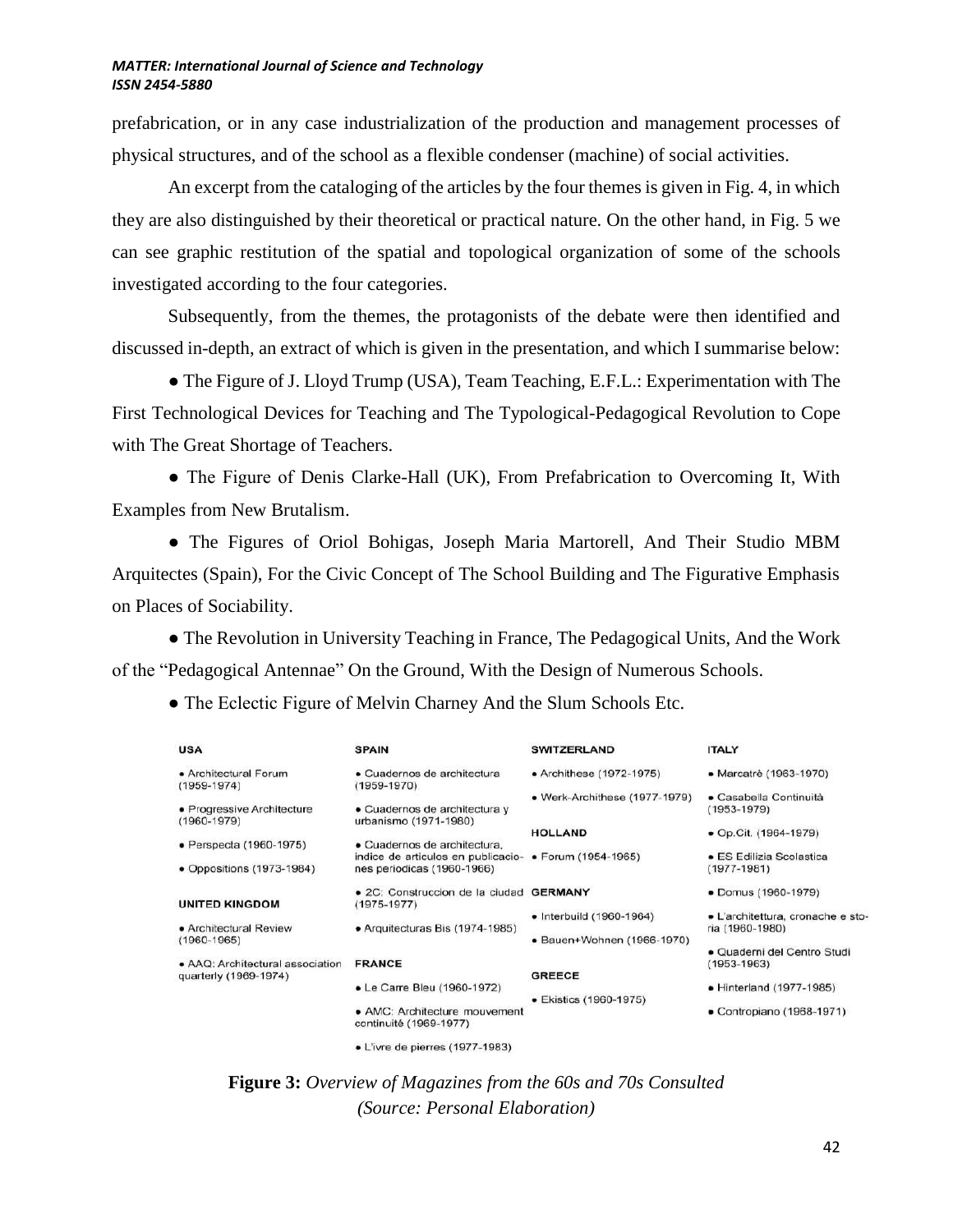|                      | contents                         |                           |                            | topics             |                                             |                                  |                           |                |                               |
|----------------------|----------------------------------|---------------------------|----------------------------|--------------------|---------------------------------------------|----------------------------------|---------------------------|----------------|-------------------------------|
| n.                   | magazine                         | year                      | casestudies                | theory             | pedagogical activism<br>techological device | school and<br>prefabrication     | school as<br>civic centre | school-machine | articles                      |
| $\overline{1}$       | AF, v.112, n.3                   | 1960                      |                            |                    |                                             |                                  |                           |                | Trump plan                    |
| $\overline{2}$       | AF, v.116, n.4                   | 1963                      |                            |                    |                                             |                                  |                           |                | Plug-in school                |
| $\overline{3}$       | AF. v.126, n.5                   | 1967                      |                            |                    |                                             |                                  |                           |                | High School plan              |
| $\overline{4}$       | AF, v.135, n.5                   | 1971                      |                            |                    |                                             |                                  |                           |                | School buildings              |
| $\cdots$             |                                  | $\mathbf{r}$<br>1960      |                            |                    |                                             |                                  |                           |                |                               |
| 5<br>6               | PA, v.XLI, n.9                   | 1960                      |                            |                    |                                             |                                  |                           |                | British school                |
| $\overline{7}$       | PA, v.XLI, n.9<br>PA, v.XLI, n.9 | 1961                      |                            |                    |                                             |                                  |                           |                | Campus design<br>Urban school |
| 8                    | PA, v.XLI, n.9                   | 1961                      |                            |                    |                                             |                                  |                           |                | Mario J. Ciampi               |
|                      |                                  | <b>COL</b>                |                            |                    |                                             |                                  |                           |                |                               |
| $(4 -$<br>$\theta$   | AR.v.127.n.755                   | 1960                      |                            |                    |                                             |                                  |                           |                | Further education             |
| 10                   | AR.v.127.n.758                   | 1960                      |                            |                    |                                             |                                  |                           |                | Richmond school               |
| 11                   | AR.v.127.n.760                   | 1960                      |                            |                    |                                             |                                  |                           |                | Training college              |
| 12                   | AR.v.127.n.761                   | 1960                      |                            |                    |                                             |                                  |                           |                | Commonwealth                  |
| $\overline{+}\,$     |                                  | $\cdots$                  |                            |                    |                                             |                                  |                           |                |                               |
| 13                   | AAQ, v.1, n.3                    | 1969                      |                            |                    |                                             |                                  |                           |                | Thecnological Age             |
| 14                   | AAQ, v.2, n.1                    | 1970                      |                            |                    |                                             |                                  |                           |                | Components                    |
| 15                   | AAQ, v.3, n.4                    | 1971                      |                            |                    |                                             |                                  |                           |                | Glorious School               |
| 16                   | AAQ, v.5, n.1                    | 1973                      |                            |                    |                                             |                                  |                           |                | Smithson                      |
| $\overline{1}$<br>17 | CdA, n.35                        | $\sim$<br>1959            |                            |                    |                                             |                                  |                           |                | Escuela, problema             |
| 18                   | CdA, n.75                        | 1970                      |                            |                    |                                             |                                  |                           |                | Escuela Jordi                 |
| 19                   | CdA, n.89                        | 1972                      |                            |                    |                                             |                                  |                           |                | Escuela viva                  |
| 20                   | CdA, n.112                       | 1976                      |                            |                    |                                             |                                  |                           |                | Escuela Thau                  |
| $+ +$                |                                  | $\leftrightarrow$         |                            |                    |                                             |                                  |                           |                |                               |
| 21                   | 2C, n.1                          | 1975                      |                            |                    |                                             |                                  |                           |                | Stirling                      |
| 22                   | 2C. n.8                          | 1976                      |                            |                    |                                             |                                  |                           |                | Aldo Rossi                    |
| 144.                 | У×.                              | $\mathcal{L}(\mathbf{r})$ |                            |                    |                                             |                                  |                           |                | à.                            |
| 23                   | LCB, n.4                         | 1962                      |                            |                    |                                             |                                  |                           |                | Bakema                        |
| 24                   | LCB, n.2                         | 1963                      |                            |                    |                                             |                                  |                           |                | Village d'enfants             |
| 25                   | LCB, n.1                         | 1964                      |                            |                    |                                             |                                  |                           |                | Candilis                      |
| 26                   | LCB, n.1                         | 1967                      |                            |                    |                                             |                                  |                           |                | Germe de ville                |
| $\cdots$<br>146      | $\cdots$                         | $\alpha$                  | $\ddot{\phantom{1}}$<br>93 | $\mathbf{r}$<br>53 | $\overline{\mathbf{r}}$<br>69               | $\mathcal{F}(\mathcal{C})$<br>33 | $\overline{a}$<br>58      | 15             |                               |

**Figure 4:** *Ranking of The Most Promising Articles from the 60s and 70s According to The Four Categories (Source: Personal Elaboration)*



**Figure 5:** *Spatial Organization and Typology of The Four Topics (Source: Personal Elaboration)*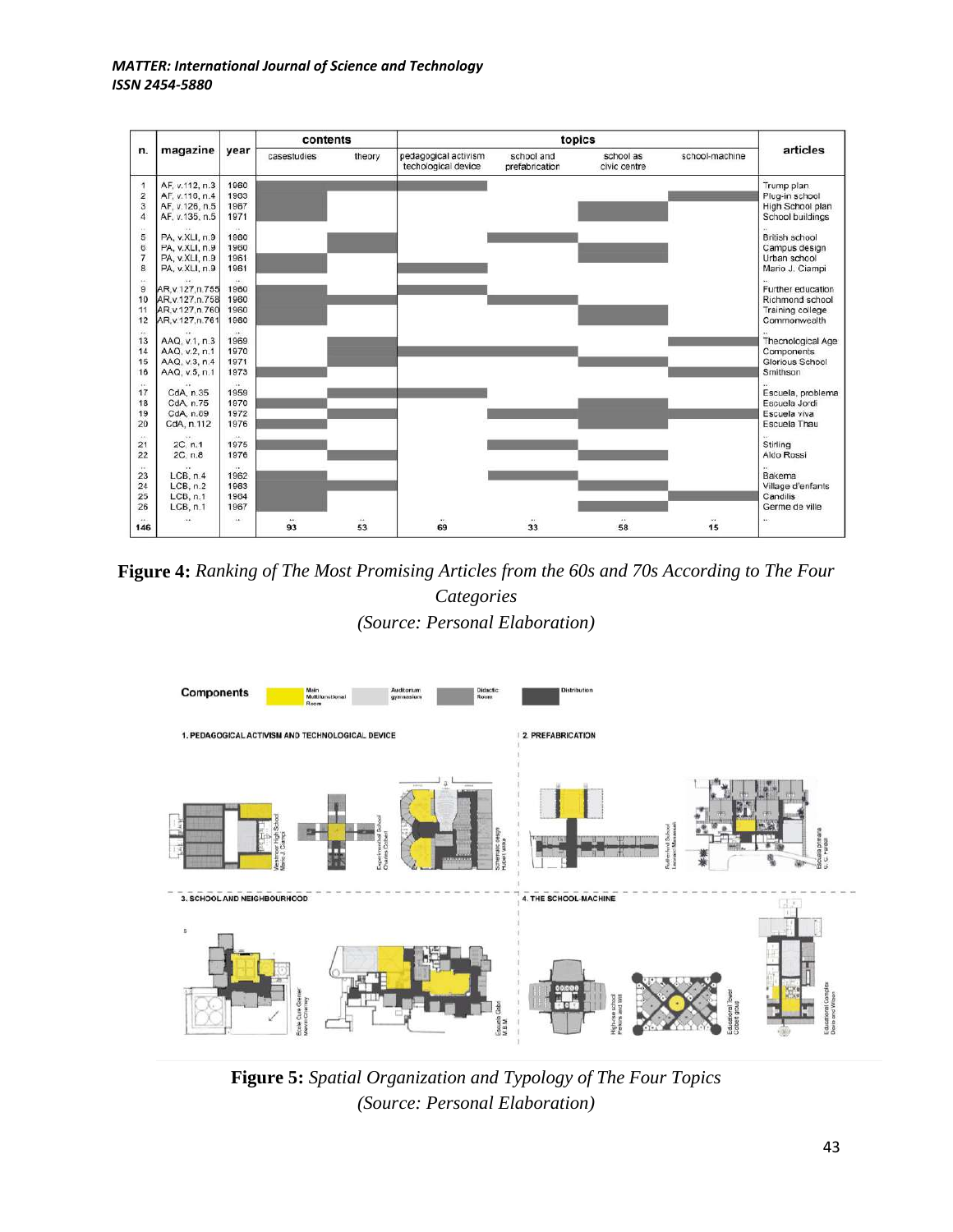These examples from the 60s and 70s are intended to serve as picks for current issues and themes, to which a bibliographic search through Scopus sites, Web of Science, etc... and recent publications from foundations, research organizations, and universities, is dedicated. These publications were selected by crossing keywords concerning three families (Fig.6): architectural space, pedagogy, technology. From this initial screening, the papers with the most promising abstracts were selected, then analyzed in detail, and schematized into the four categories (Fig.7).



**Figure 6:** *Crossing Keywords for Research of Recent Papers on Platforms and Institutions (Source: Personal Elaboration)*



**Figure 7:** *Ranking of The Most Promising Recent Papers According to The Four Categories (Source: Personal Elaboration)*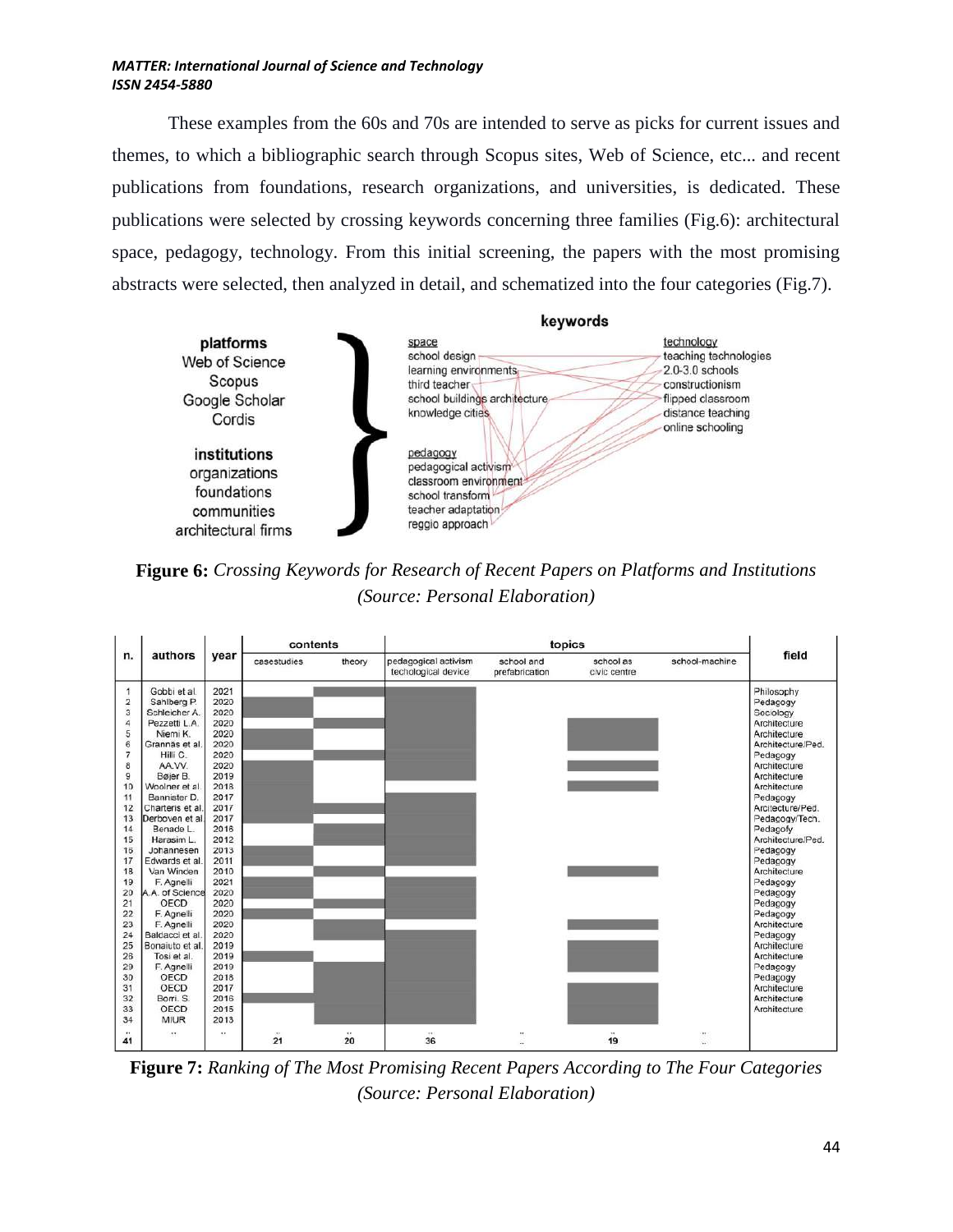### **3.2. Research Tools**

Research tools used and results produced:

- Construction of A Critical Bibliography Organized by Themes
- Keyword Search on The Main Bibliographic Databases for Scientific Publications, Such as Web of Science, Scopus, And Others
	- Preparation of An Atlas of School Architecture
	- Preparation of An Anthology of Texts

In Particular, The Research Consisted Of:

● Consultation and Cataloguing of School Projects and Articles Useful for Reconstructing the Debate on Schools That Characterized The 1960s-1970s, Which Grew Up in National and International Architecture Magazines.

● Search for Publications by Institutions Active in The Field: Fondazione Agnelli, Aes, Indire, Oecd, Cirpa, Csail, Etc., With A Focus on The Theme of New Technologies and The Visual Arts in Relation to The Post-Pandemic.

## **4. Research Centers as The Main Stakeholders**

Since this research is very broad, it will be very useful to have a comparison with the institutions and research organizations active in this field, with the possibility of understanding how to proceed in the future and which roads seem to be the most promising. The possible interlocutors and stakeholders identified so far are:

Italian foundations and research institutes:

● Fondazione Agnelli: is an independent, non-profit social science research institute. It was set up in 1966 in Turin, where it has its headquarters, by Giovanni Agnelli, on the occasion of the centenary of the birth of the founder of Fiat. Since 2008, the Foundation has focused its activities and resources on education (school, university, lifelong learning), as a decisive factor for economic progress and innovation, social cohesion, and the development of individuals.

● Indire: The National Institute for Documentation, Innovation, and Educational Research (Indire) has been the point of reference for educational research in Italy for over 90 years. It develops new didactic models, experiments with the use of new technologies in training courses and promotes the redefinition of the relationship between learning and teaching spaces and times. International institutes and networks: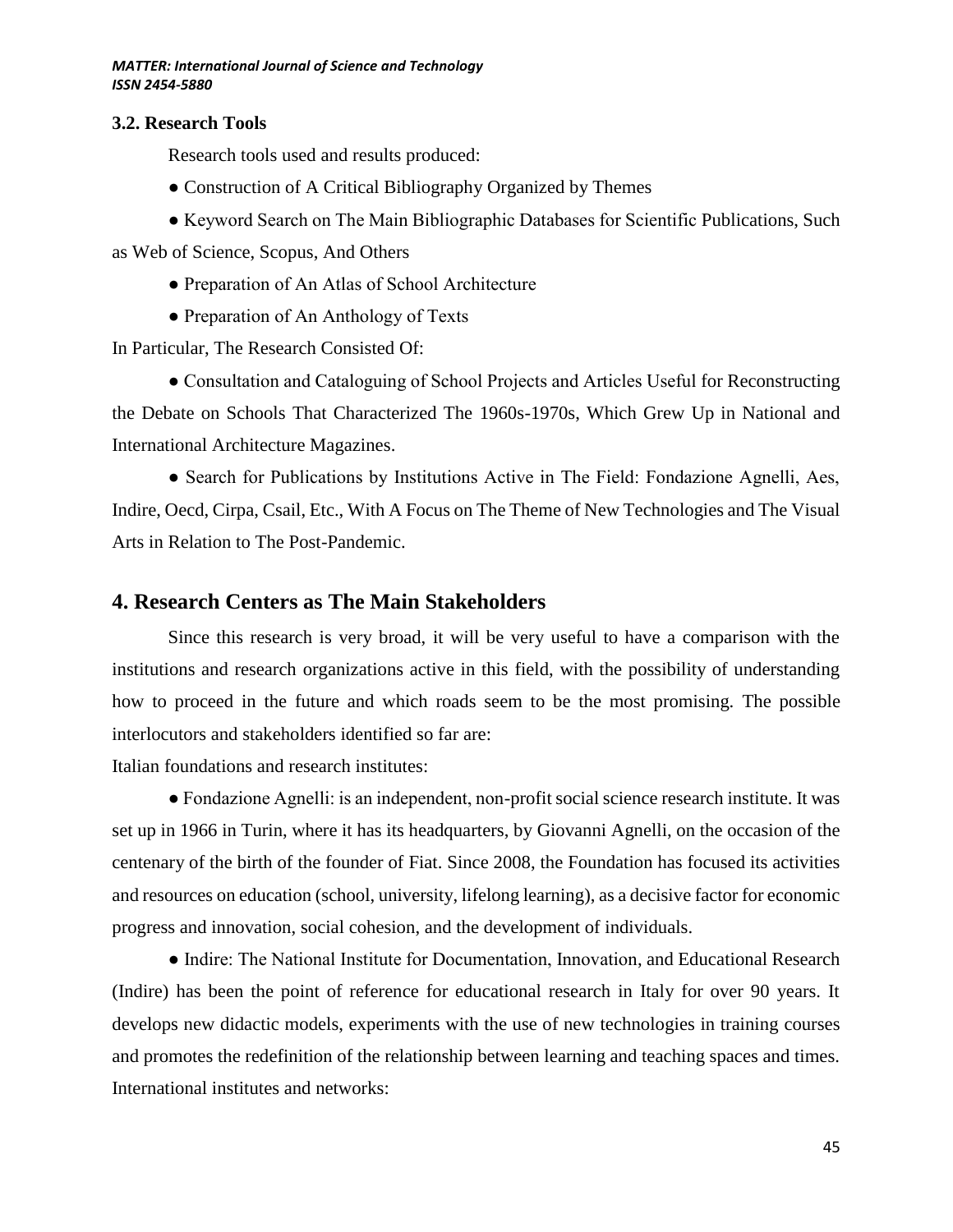• European Schoolnet: is the network of 32 European Ministries of Education, based in Brussels. Since its founding in 1997, European Schoolnet has used its links with education ministries to help schools become effective in the pedagogical use of technology, equipping both teachers and pupils with the necessary skills to achieve in the digital society.

● CSAIL: MIT's Computer Science and Artificial Intelligence Laboratory pioneers new research in computing that improves the way people work play and learn. schools, teachers, researchers, and industry partners (Neotech srl, Studio Azzurro srl).

## **5. Analysis and Conclusion**

In conclusion, we can say that, with school and education, we always seem to be starting from scratch, as if this important area of society has always been resistant to change. The same innovative demands brought by the contemporary debate are almost the same as those of the 60s and 70s.

It, therefore, seemed essential to us, when talking about technologies, school-civic centers, and active pedagogies, to start first of all by studying past experiments that have already taken place, so as not to fall into the same errors. If in the past the use of technology and new teaching practices was limited by the cost and excessive size of the equipment, together with an architecture that was not very sensitive to teaching, partly because of the overcrowding of classes, today it seems useful to re-decline certain instances to contemporary technical-administrative possibilities. It is therefore natural to think of a "propulsive" use of school equipment and spaces, capable of generating content and producing culture, and not just passively transmitting it to students. The school of the future would then be a laboratory, a creative forge in which the architectural space too, together with a new way of teaching, would make possible interpretations, readings, contaminations between disciplines hitherto juxtaposed according to the logic of the "watertight compartment", of the classroom-monad.

While research has so far focused on literature through the relationship between pedagogical events and architectural typologies, there is still a lack of cataloging and technical evaluation of school environments, capable of reformulating possible spatial aggregations for the school of the future. The attempt will be to understand how taking into account the energy issues that are nowadays very influential (negatively) on the budget of schools, it is possible to reorganize spaces without necessarily arriving at the logic of the undifferentiated "shed", but through the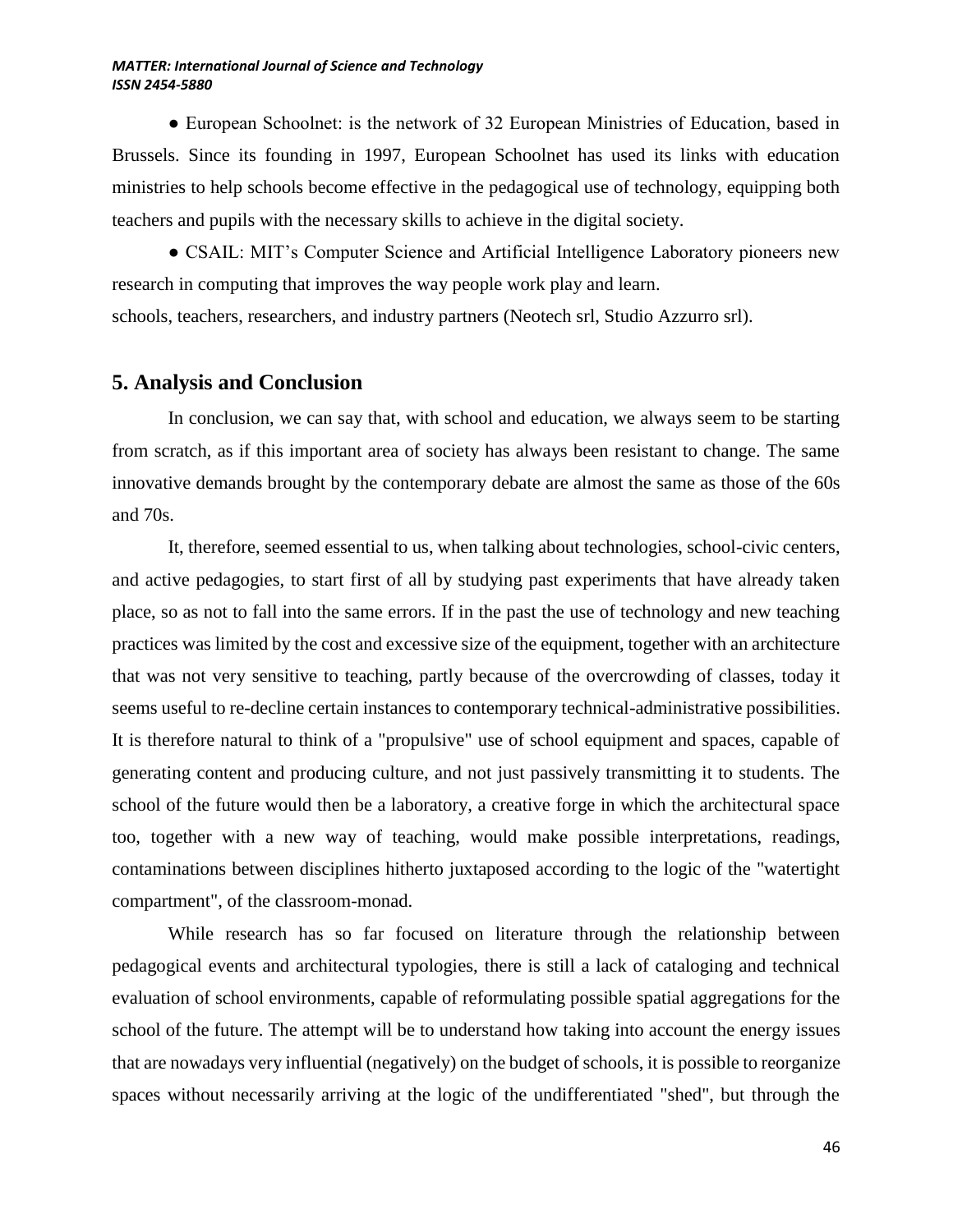articulation of learning spaces (MIUR, 2013), both public and open to the community and intimate, with specific peculiarities. In addition to the architectural aspects, the research would then need to be able to compare and reason with experts from other disciplines such as pedagogy, sociology, civil engineering, and plant engineering, as well as with experts in terms of legislation, thanks to whom it would be useful to understand the steps and stages at a bureaucratic level, capable of triggering certain possibilities for change and innovation.

| <b>CULLING OF JOURNALS</b>  |                                                |  |
|-----------------------------|------------------------------------------------|--|
| <b>USA</b>                  |                                                |  |
| <b>Architectural Forum</b>  |                                                |  |
|                             | • 1960 Volume 112, n.3, March                  |  |
|                             | Three ace schools for the Trump Plan, Frank    |  |
|                             | <b>Lots Miller</b>                             |  |
|                             | • 1960 Volume 114, n.5, May                    |  |
|                             | Big top for teaching, arch.Claudill, Rowlett & |  |
|                             | Scott                                          |  |
|                             | $\bullet$ 1961 Volume 115, n. 5, November      |  |
|                             | Technology: Flexible teaching space, George    |  |
|                             | Zimbel                                         |  |
|                             | $\bullet$ 1963 Volume 116, n. 4, August        |  |
|                             | Technology: the "plug-in" school, Bernard P.   |  |
|                             | Spring                                         |  |
| Progressive Architecture    |                                                |  |
|                             | · 1968 Volume XLIX, n.4, April                 |  |
|                             | The school scene: change and more change,      |  |
|                             | Jean C. Roman                                  |  |
|                             | • 1972 Volume XLXIII, n.2, February            |  |
|                             | Space framing at Sanislo, James A. Murphy      |  |
| Perspecta                   |                                                |  |
|                             | $\bullet$ 1969 n.12, September                 |  |
|                             | <b>Experimental Strategies: Notes for</b>      |  |
|                             | Environmental Design, Melvin Charney           |  |
|                             | The Environmental Game and Taking Part,        |  |
|                             | Julian Beinart                                 |  |
| <b>UNITED KINGDOM</b>       |                                                |  |
| <b>Architectural Review</b> |                                                |  |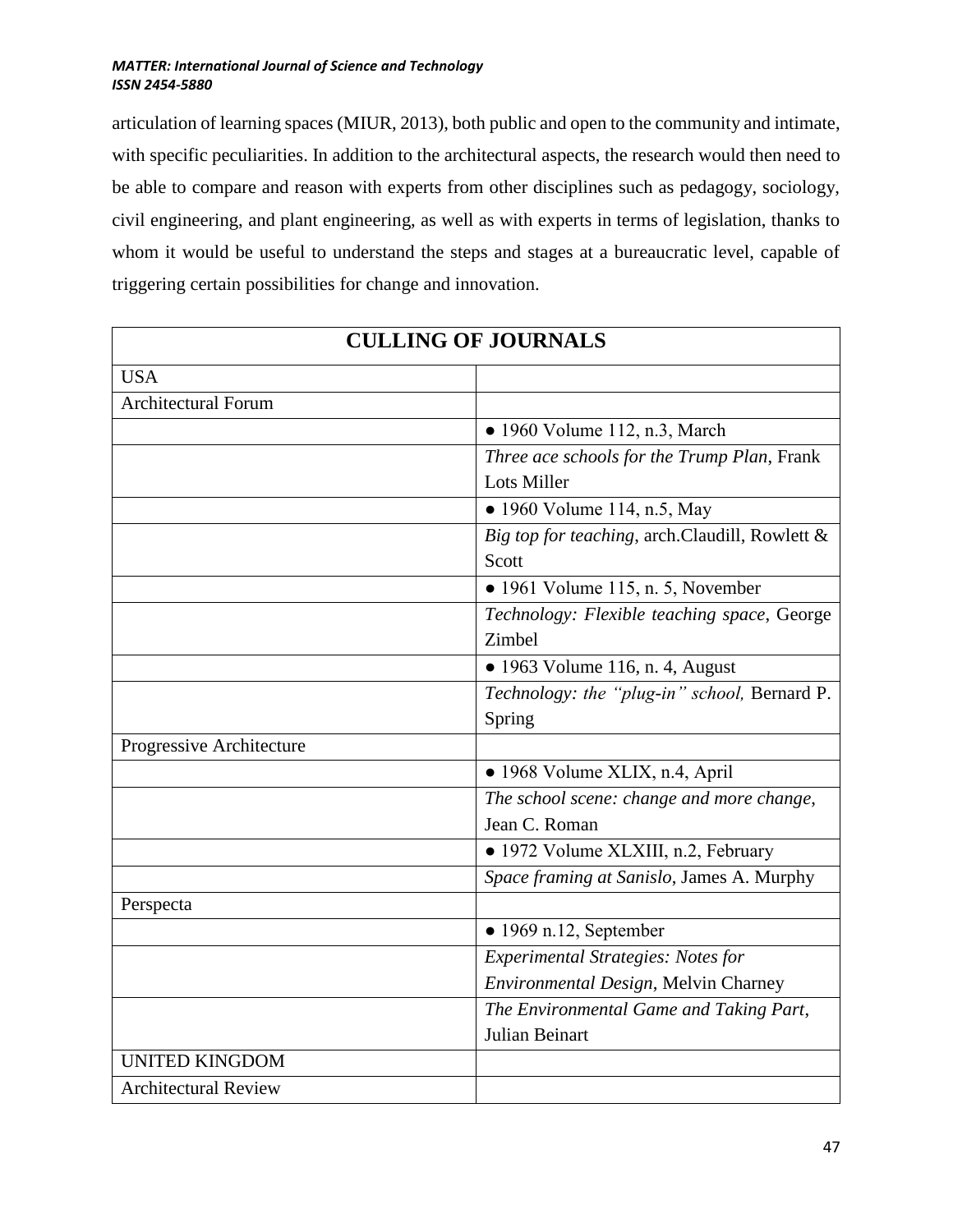|                                        | • 1960 Volume 127, n.758, April                  |
|----------------------------------------|--------------------------------------------------|
|                                        | School at Richmond, Yorks, arch. Clarke-Hall     |
|                                        | and Scorer                                       |
|                                        | $\bullet$ 1960 Volume 127, n.765, November       |
|                                        | School in St. Marylebone, London, arch.          |
|                                        | <b>Leonard Manasseh</b>                          |
|                                        | 12th Triennale, Kenneth Browne                   |
| AMC: Architecture mouvement continuité |                                                  |
|                                        | •1972 n.26                                       |
|                                        | Espace Collectif des enfants, Roger Michaud      |
|                                        |                                                  |
| <b>SWITZERLAND</b>                     |                                                  |
| Archithese                             |                                                  |
|                                        | •1978 n.13-14, February, Neue Schulen            |
|                                        | Notizien zu einigen neuen Scweizer               |
|                                        | Schulbauten, S. von Moos                         |
|                                        | Sandkasten Schweiz: Kleine Anthologie neuer      |
|                                        | Schulbauten, Alan Colquhoun                      |
| <b>SPAIN</b>                           |                                                  |
| Cuadernos de architectura              |                                                  |
|                                        | · 1959 n.35, Edificios culturales I              |
|                                        | Escuela: aspectos de un problema,                |
|                                        | <b>Josep Martorell</b>                           |
|                                        | La Construcción de escuelas en Inglaterra,       |
|                                        | <b>William Tatton-Brown</b>                      |
|                                        | · 1959 n.36, Edificios culturales II             |
|                                        | La escuela viva : un problema arquitectónico,    |
|                                        | Oriol Bohigas                                    |
| Cuadernos de architectura y urbanismo  |                                                  |
|                                        | · 1972 n.89, Educación y arquitectura escolar    |
|                                        | $\mathbf{I}$                                     |
|                                        | Obras y proyectos : una evolución de la          |
|                                        | tipología escolar de los últimos 15 años,        |
|                                        | M/B/M                                            |
|                                        | Informe desde Inglaterra, David Mackay           |
|                                        | El papel social de la escuela y las etapas de su |
|                                        | evolución en la U.R.S.S., V. Stépanov            |
| 2C: Construccion de la ciudad          |                                                  |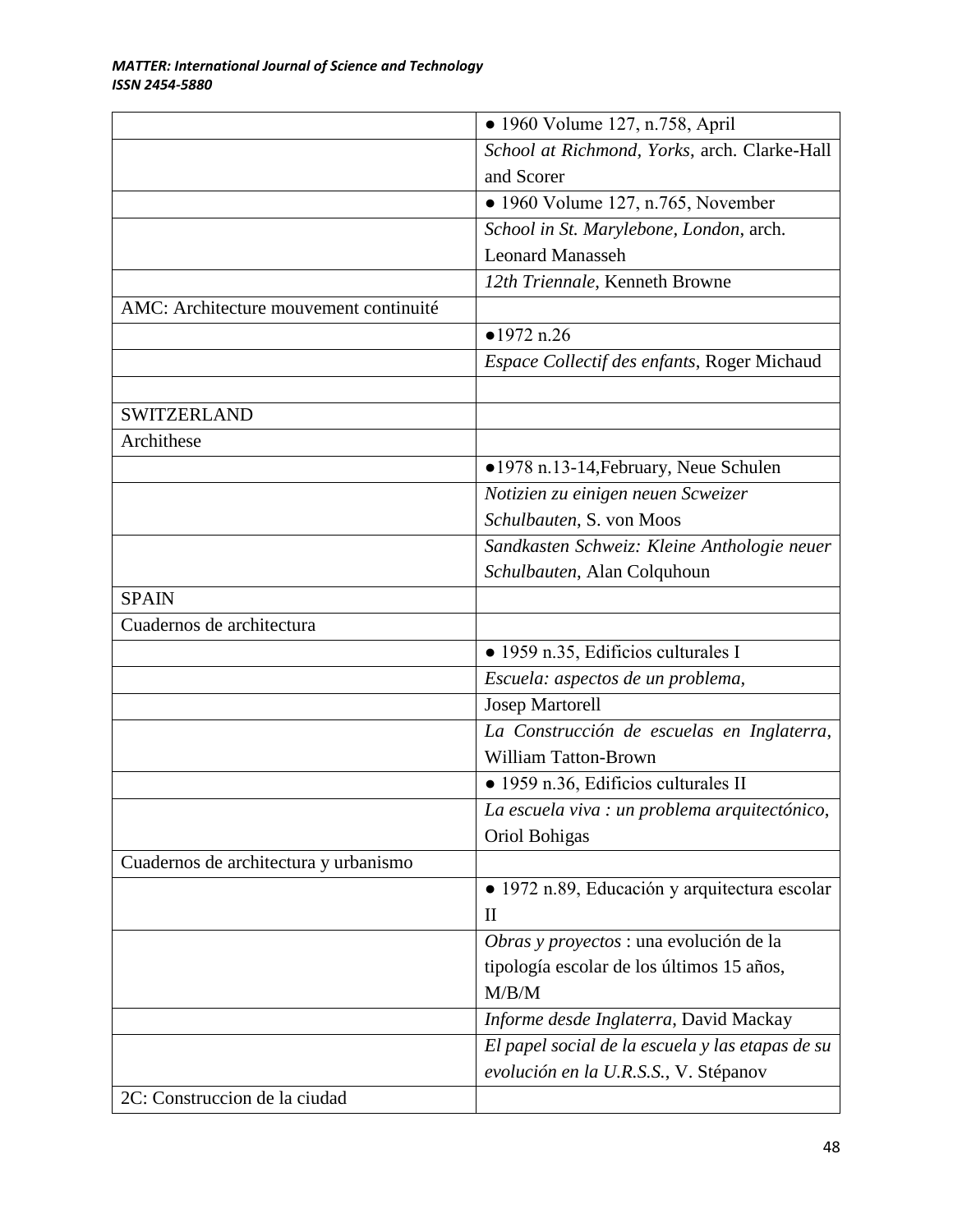|                        | •1976 n.8                                    |  |
|------------------------|----------------------------------------------|--|
|                        | Arquitectura Y Racionalismo, una exposicion  |  |
|                        | de los proyectos del grupo, Aldo Rossi + 21  |  |
|                        | <b>Arquitectos Espanoles</b>                 |  |
| <b>HOLLAND</b>         |                                              |  |
| Forum                  |                                              |  |
|                        | $\bullet$ 1958 n.1, January                  |  |
|                        | School te Tuusula, arch. O Sipari, V. Rewell |  |
|                        |                                              |  |
| <b>GERMANY</b>         |                                              |  |
| Bauen+Wohnen           |                                              |  |
|                        | $\bullet$ 1970 n.2, February                 |  |
|                        | Neue tendenzen im schulbau, Felix von Cube,  |  |
|                        | Berlin                                       |  |
| <b>ITALY</b>           |                                              |  |
| ES Edilizia Scolastica |                                              |  |
|                        | $\bullet$ 1978, n.6, June                    |  |
|                        | Complesso Scolastico e Sportivo al Villaggio |  |
|                        | S. Carlo di Muggiò, arch. Baffa, Drugman,    |  |
|                        | Rivolta                                      |  |
|                        | Scuola Elementare a Biassono, arch. Paolo    |  |
|                        | Fiore                                        |  |

## **REFERENCES**

Australian Academy of Science (2020), "Differential learning outcomes for online versus inclass education", Rapid Research Information Forum, available at:

<https://www.science.org.au/covid19/learning-outcomes-online-vs-inclass-education>

- Ansa (2020, December 22). Istat, in 2019 still a negative record for births Italy. The Limited Times. [https://newsrnd.com/life/2020-12-22-%0A---istat--in-2019-still-a-negative](https://newsrnd.com/life/2020-12-22-%0A---istat--in-2019-still-a-negative-record-for-births---italy%0A--.HyRwaqJTD.html)[record-for-births---italy%0A--.HyRwaqJTD.html](https://newsrnd.com/life/2020-12-22-%0A---istat--in-2019-still-a-negative-record-for-births---italy%0A--.HyRwaqJTD.html)
- Benade, L. (2020). Is the classroom obsolete in the twenty-first century? Design, Education and Pedagogy, 6–17.<https://doi.org/10.1201/9781003024781-2>
- Bøjer, B. (2020, January 20). Unlocking learning spaces: An examination of the interplay between the design of learning spaces and pedagogical practices. Architecture, Design, and Conservation - Danish Portal for Artistic and Scientific Research.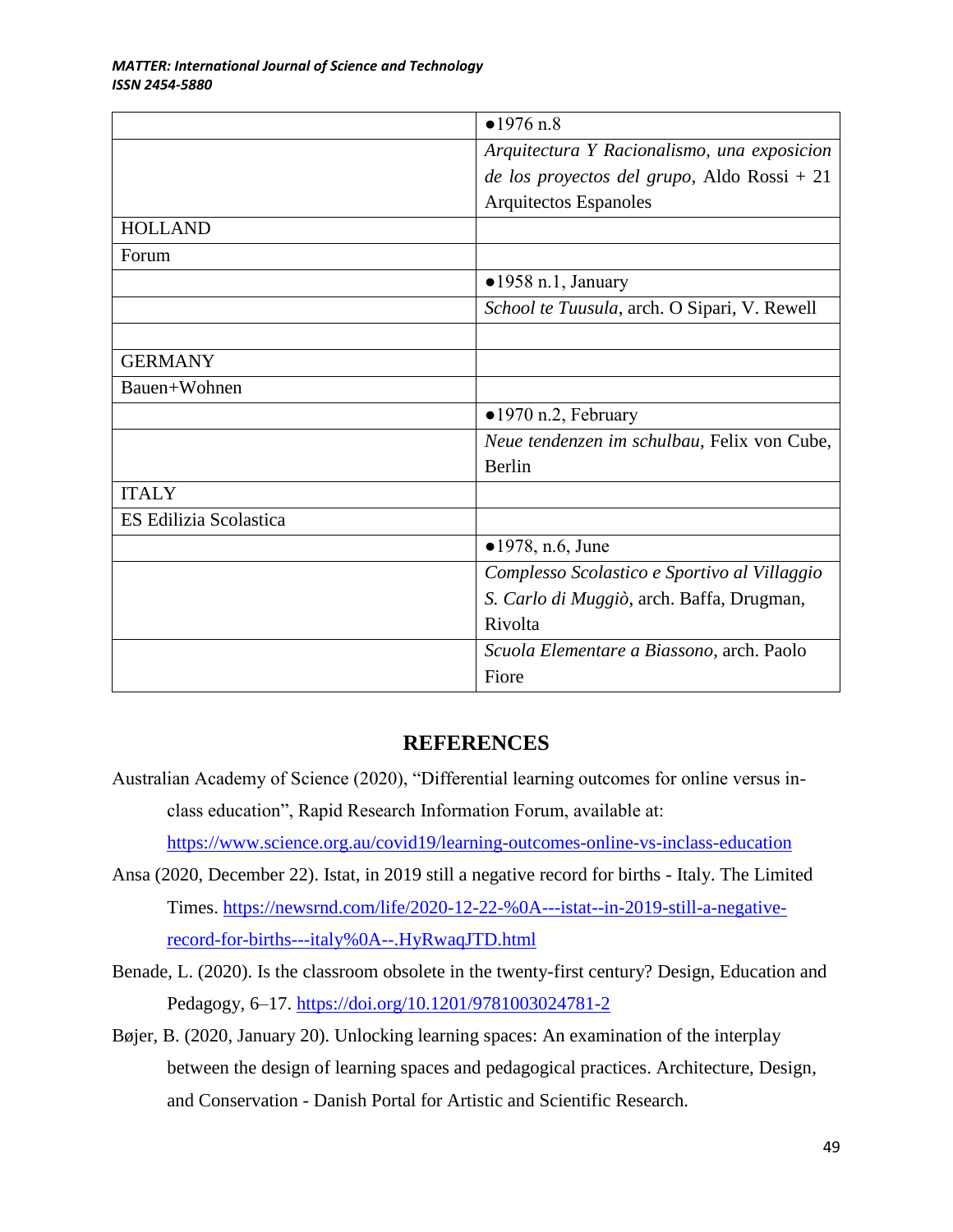[https://adk.elsevierpure.com/en/publications/unlocking-learning-spaces-an-examination](https://adk.elsevierpure.com/en/publications/unlocking-learning-spaces-an-examination-of-the-interplay-between)[of-the-interplay-between](https://adk.elsevierpure.com/en/publications/unlocking-learning-spaces-an-examination-of-the-interplay-between)

Colomina, B., & Buckley, C. (2010). Clip, stamp, fold The radical architecture of little magazines 196X To 197X. Actar, Barcelona. <https://doi.org/10.1017/S1359135511000662>

Cuyvers, K., et al. (2011), Well-Being at School: Does Infrastructure Matter?, CELE Exchange, Centre for Effective Learning Environments, No. 2011/10, OECD Publishing, Paris. <https://doi.org/10.1787/5kg0lkzc81vc-en>

- Derboven J., Geerts D., De Grooff D. (2017), Appropriating virtual learning environments: A study of teacher tactics, Journal of Visual Languages and Computing, Volume 40, June, pp. 20-35.<https://doi.org/10.1016/j.jvlc.2017.01.002>
- Dudek, M. (2000). The Architecture of Schools: The New Learning Environments. Routledge. <https://doi.org/10.4324/9780080499291>
- Edwards, C., Gandini, L., & Forman, G. (2011). Hundred languages of Children, The: The Reggio Emilia experience in transformation. Praeger, Santa Barbara. [https://www.abc](https://www.abc-clio.com/products/C9321C/)[clio.com/products/C9321C/](https://www.abc-clio.com/products/C9321C/)
- Fondazione Giovanni Agnelli. (2020). Rapporto Sull'Edilizia Scolastica. GLF editori Laterza, Roma-Bari. ISBN: 9788858139622
- Gobbi A., and Rovea F. (2021), Distance teaching and teaching 'as' distance. a critical reading of online teaching instruments during and after the pandemic, Ediciones Universidad de Salamanca, pp. 71-87.<https://doi.org/10.14201/teri.23451>
- Hilli C. (2020), Extending classrooms through teacher collaboration in Virtual Learning Environments, Educational Action Research, Volume 28, Issue 4, 7 August, pp. 700-715. <https://doi.org/10.1080/09650792.2019.1654901>
- Leschiutta, F. E. (1970). Nuova architettura per la scuola: Proposte di rinnovamento tipologico. Armando Armando, Roma.
- MIUR (2013), Nuove line guida per l'edilizia scolastica. <http://hubmiur.pubblica.istruzione.it/web/ministero/cs110413>
- Nietzsche, F., & Colli, G. (2012). Sull'avvenire delle Nostre scuole. Adelphi.